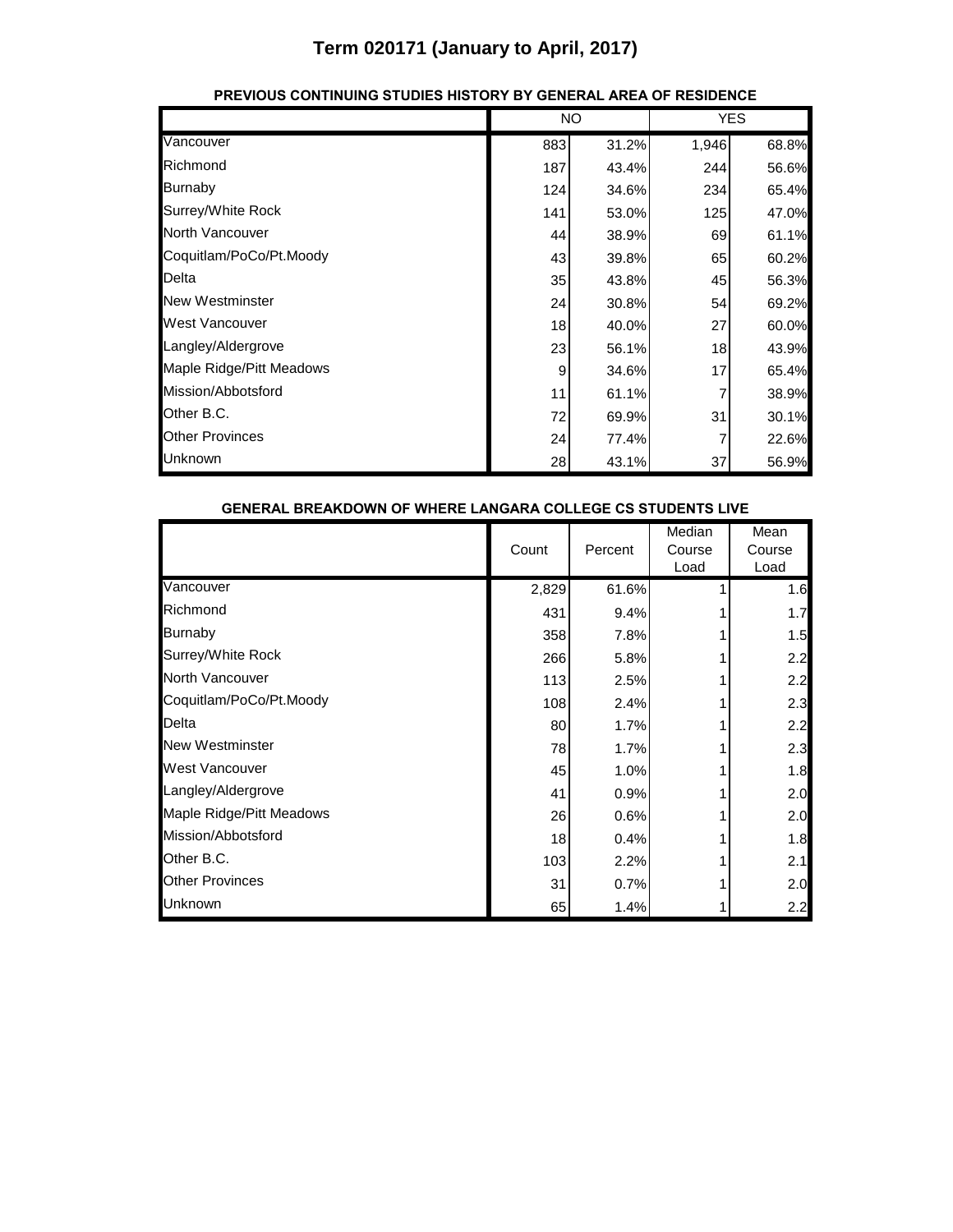| Vancouver      | V5K- Vancouver (North Hastings Sunrise)                       | 35             |
|----------------|---------------------------------------------------------------|----------------|
|                | V5L- Vancouver (North Grandview Woodland)                     | 34             |
|                | V5M- Vancouver (South Hastings Sunrise)                       | 68             |
|                | V5N- Vancouver (South Grandview Woodland)                     | 118            |
|                | V5P- Vancouver (Victoria Fraserview)                          | 219            |
|                | V5R- Vancouver (South Renfrew Collingwood)                    | 194            |
|                | V5S- Vancouver (Killarney)                                    | 189            |
|                | V5T- Vancouver (East Mount Pleasant)                          | 68             |
|                | V5V- Vancouver (West Kensington Cedar Cottage)                | 125            |
|                | V5W- Vancouver (SE Riley Park Little Mountain / North Sunset) | 155            |
|                | V5X- Vancouver (SE Oakridge / South Sunset)                   | 230            |
|                | V5Y- Vancouver (West Mount Pleasant)                          | 103            |
|                | V5Z- Vancouver (East Fairview / South Cambie)                 | 139            |
|                | V6A- Vancouver (Strathcona / Downtown Eastside)               | 26             |
|                | V6B- Vancouver (NE Downtown / Yaletown)                       | 74             |
|                | V6C- Vancouver (Waterfront / Coal Harbour / Canada Place)     | 9              |
|                | V6E- Vancouver (SE West End / Davie Village)                  | 86             |
|                | V6G- Vancouver (NW West End / Stanley Park)                   | 77             |
|                | V6H- Vancouver (West Fairview / Granville Island)             | 59             |
|                | V6J- Vancouver (NW Shaughnessy / East Kitsilano)              | 74             |
|                | V6K- Vancouver (Central Kitsilano / Greektown)                | 73             |
|                | V6L- Vancouver (NW Arbutus Ridge / NE Dunbar Southlands)      | 41             |
|                | V6M- Vancouver (South Shaughnessy / SE Arbutus Ridge)         | 106            |
|                | V6N- Vancouver (West Kerrisdale / Musqueam)                   | 56             |
|                | V6P- Vancouver (SE Kerrisdale / West Marpole)                 | 270            |
|                | V6R- Vancouver (West Kitsilano / West Point Grey / Jericho)   | 58             |
|                | V6S- Vancouver (NW Dunbar Southlands / Chaldecutt)            | 43             |
|                | V6T- Vancouver (UBC)                                          | 40             |
|                | V6Z- Vancouver (SW Downtown)                                  | 50             |
|                | Undeclared                                                    | 10             |
| Richmond       | V6V- Richmond Northeast                                       | 15             |
|                | V6W- Richmond Southeast                                       | $\overline{4}$ |
|                | V6X- Richmond North                                           | 117            |
|                | V6Y- Richmond Central                                         | 89             |
|                | V7A- Richmond South                                           | 53             |
|                | V7B- Richmond (Sea Island / YVR)                              | $\overline{c}$ |
|                | V7C- Richmond Northwest                                       | 88             |
|                | V7E- Richmond Southwest                                       | 61             |
|                | Undeclared                                                    | $\overline{c}$ |
| <b>Burnaby</b> | V3N- Burnaby (East Big Bend / Edmonds)                        | 56             |
|                | V5A- Burnaby (Lake City / Burnaby Mountain)                   | 21             |
|                | V5B- Burnaby (Parkcrest Aubrey / Ardingley Sprott)            | 29             |
|                | V5C- Burnaby (Burnaby Heights / Willingdon Heights)           | 44             |
|                | V5E- Burnaby (Kingsway Beresford)                             | 33             |
|                | V5G- Burnaby (Cascade Schou / Douglas Gilpin)                 | 38             |
|                | V5H- Burnaby (Maywood / Windsor)                              | 84             |
|                |                                                               |                |

#### **DETAILED BREAKDOWN OF WHERE LANGARA COLLEGE CS STUDENTS LIVE**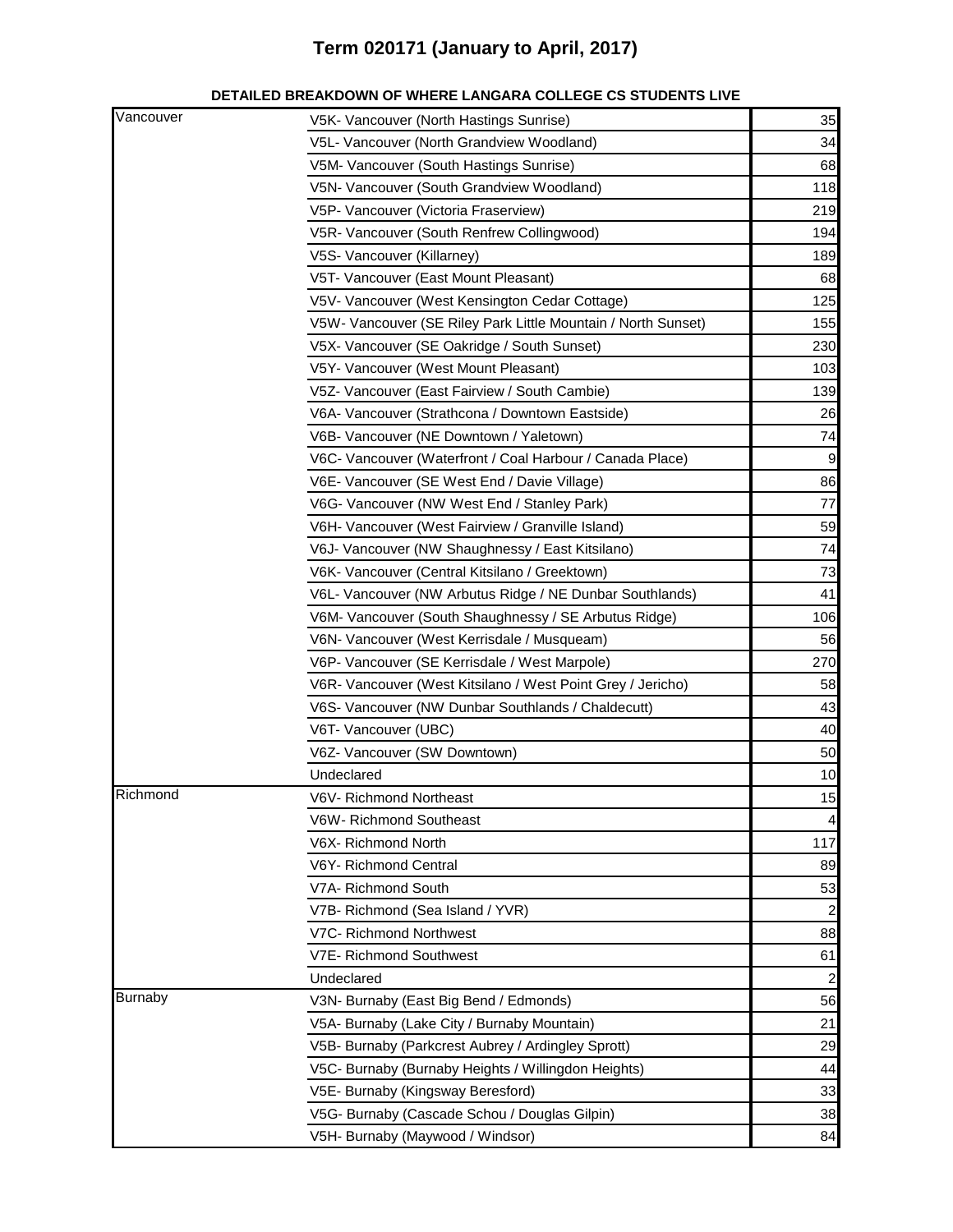| <b>Burnaby</b>           | V5J- Burnaby (Suncrest / West Big Bend) | 53             |
|--------------------------|-----------------------------------------|----------------|
| Surrey/White Rock        | V3R- Surrey North                       | 20             |
|                          | V3S- Surrey East                        | 52             |
|                          | V3T- Surrey Inner Northwest             | 18             |
|                          | V3V- Surrey Outer Northwest             | 19             |
|                          | V3W- Surrey Upper West                  | 55             |
|                          | V3X- Surrey Lower West                  | 19             |
|                          | V3Z- Surrey Lower East                  | 18             |
|                          | V4A- Surrey Southwest                   | 17             |
|                          | V4B- White Rock                         | 10             |
|                          | V4N- Surrey Northeast                   | 34             |
|                          | V4P- Surrey South                       |                |
| North Vancouver          | V7G- North Vancouver Outer East         | 7              |
|                          | V7H- North Vancouver Inner East         | 14             |
|                          | V7J- North Vancouver East Central       | 8              |
|                          | V7K- North Vancouver North Central      | 14             |
|                          | V7L- North Vancouver South Central      | 20             |
|                          | V7M- North Vancouver Southwest Central  | 18             |
|                          | V7N- North Vancouver Northwest Central  | 14             |
|                          | V7P- North Vancouver Southwest          | 9              |
|                          | V7R- North Vancouver Northwest          | $\overline{9}$ |
| Coquitlam/PoCo/Pt.Moody  | V3B- Port Coquitlam Central             | 17             |
|                          | V3C- Port Coquitlam South               | 12             |
|                          | V3E- Coquitlam North                    | 22             |
|                          | V3H- Port Moody                         | 22             |
|                          | V3J- Coquitlam North                    | 22             |
|                          | V3K- Coquitlam South                    | 12             |
|                          | Undeclared                              |                |
| Delta                    | V4C- Delta Northeast                    | 28             |
|                          | V4E- Delta East                         | $\overline{7}$ |
|                          | V4K- Delta Northwest                    | 26             |
|                          | V4L- Delta Southeast                    | 5 <sub>5</sub> |
|                          | V4M- Delta Southwest                    | 14             |
| <b>New Westminster</b>   | V3L- New Westminster Northeast          | 24             |
|                          | V3M- New Westminster Southwest          | 53             |
|                          | Undeclared                              | 1              |
| <b>West Vancouver</b>    | V7S- West Vancouver North               | 19             |
|                          | V7T- West Vancouver Southeast           | 10             |
|                          | V7V- West Vancouver South               | 9              |
|                          | V7W- West Vancouver West                | $\overline{7}$ |
| Langley/Aldergrove       | V1M- Langley Township North             | 8              |
|                          | V2Y- Langley Township Northwest         | 12             |
|                          | V2Z- Langley Township Southwest         | $\overline{5}$ |
|                          | V3A- Langley City                       | 15             |
|                          | V4W- Langley Township East              | $\mathbf{1}$   |
| Maple Ridge/Pitt Meadows | V2W- Maple Ridge East                   |                |
|                          | V2X- Maple Ridge West                   | 14             |